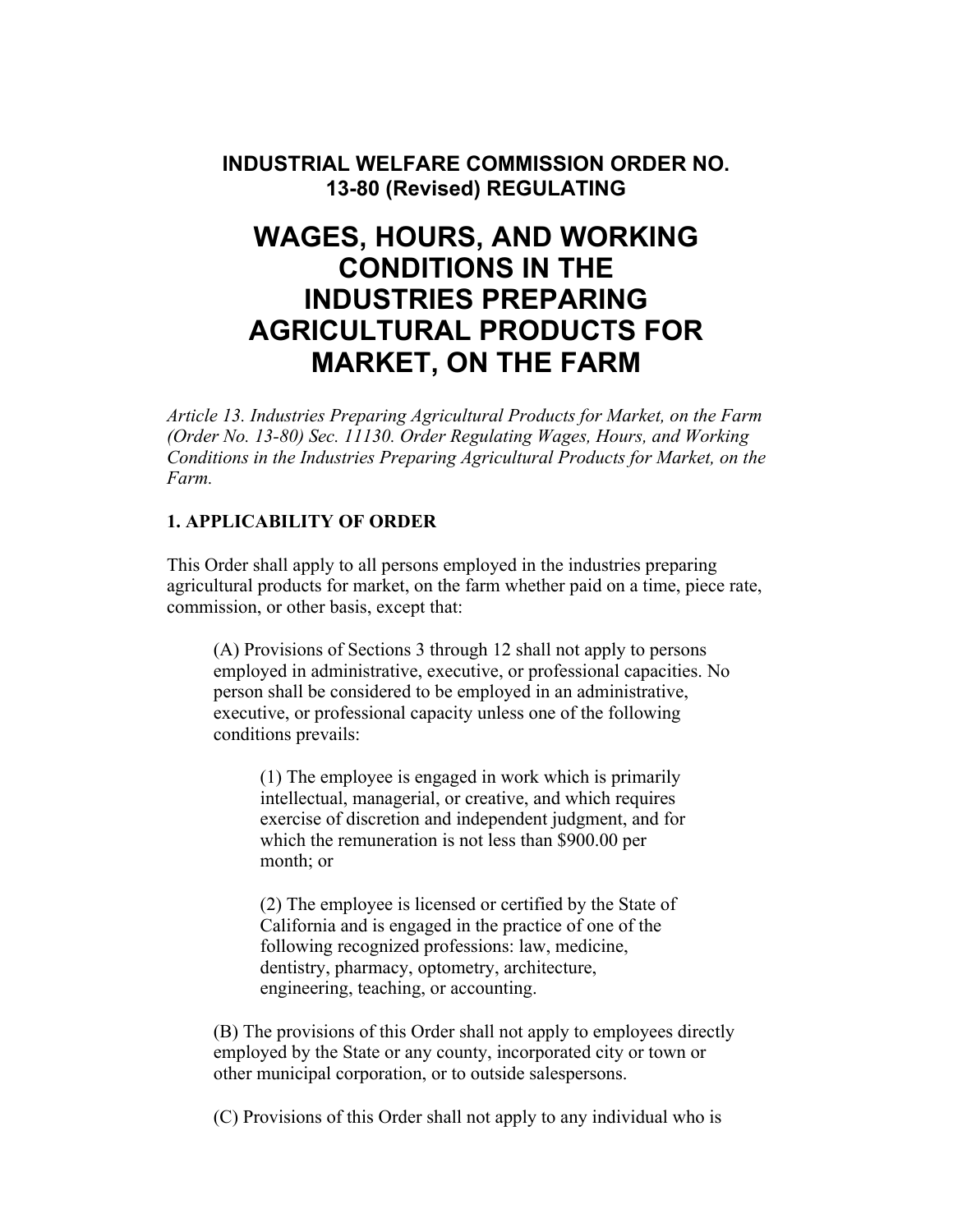the parent, spouse, child, or legally adopted child of the employer.

## **2. DEFINITIONS**

(A) **"Commission"** means the Industrial Welfare Commission of the State of California.

(B) **"Division"** means the Division of Labor Standards Enforcement of the State of California.

(C) **"Industries Preparing Agricultural Products for Market, on the Farm"** means any operation performed in a permanently fixed structure or establishment on the farm or on a moving packing plant on the farm for the purpose of preparing agricultural, horticultural, egg, poultry, meat, seafood, rabbit, or dairy products for market when such operations are done on the premises owned or operated by the same employer who produced the products referred to herein and includes all operations incidental thereto.

(D) **"Employ"** means to engage, suffer, or permit to work.

(E) **"Employee"** means any person employed by an employer.

(F) **"Employer"** means any person as defined in Section 18 of the Labor Code, who directly or indirectly, or through an agent or any other person, employs or exercises control over the wages, hours, or working conditions of any person.

(G) **"Hours worked"** means the time during which an employee is subject to the control of an employer, and includes all the time the employee is suffered or permitted to work, whether or not required to do so.

(H) **"Minor"** means, for the purpose of this Order, any person under the age of eighteen (18) years.

(I) **"Outside Salesperson"** means any person, 18 years of age or over, who customarily and regularly works more than half the working time away from the employer´s place of business selling tangible or intangible items or obtaining orders or contracts for products, services or use of facilities.

(J) **"Primarily"** as used in Section 1, Applicability, means more than one-half the employee´s work time.

(K) **"Split shift"** means a work schedule which is interrupted by nonpaid non-working periods established by the employer, other than bona fide rest or meal periods.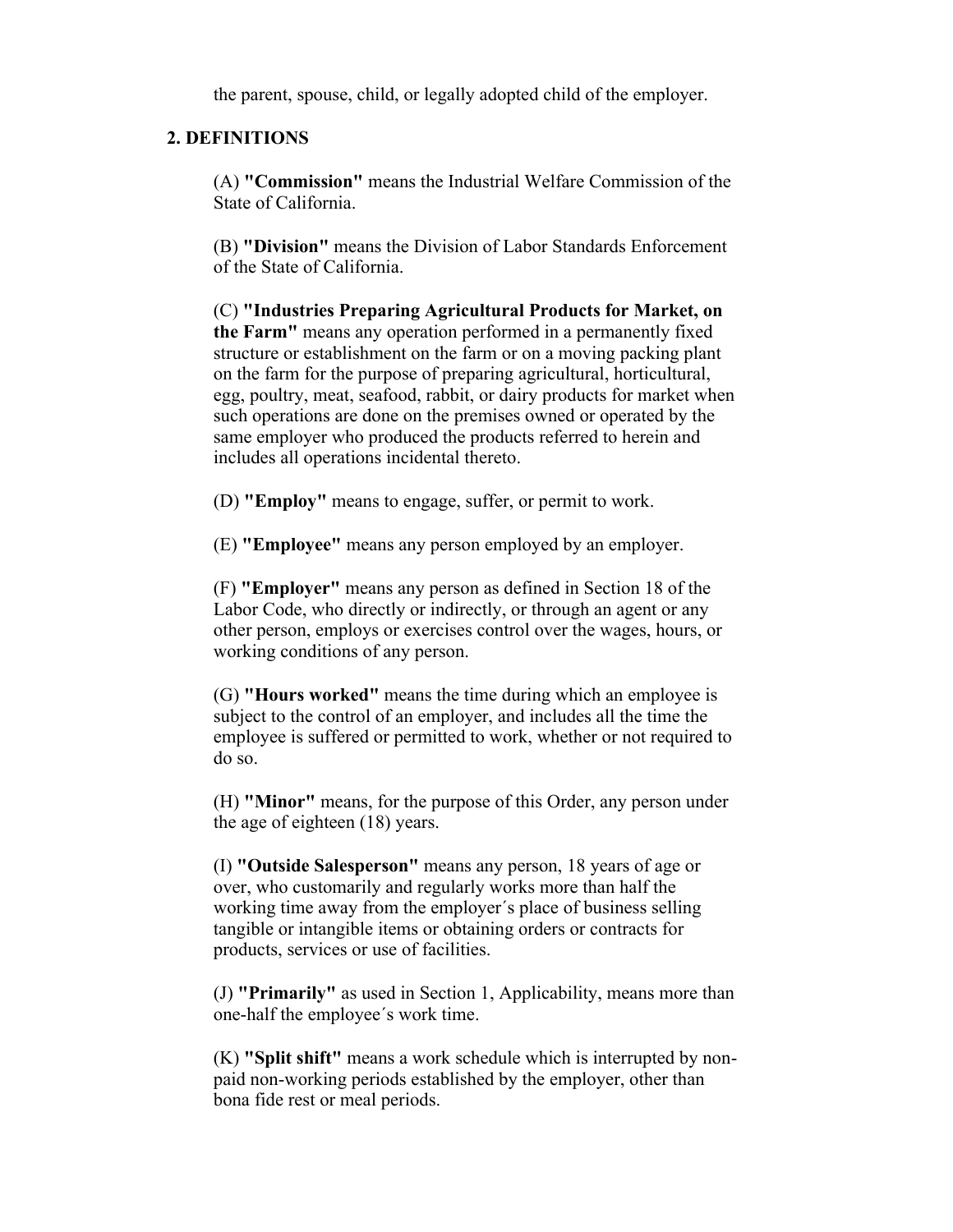(L) **"Teaching"** means, for the purpose of Section 1 of this Order, the profession of teaching under a certificate from the Commission for Teacher Preparation and Licensing.

(M) **"Wages"** (See California Labor Code, Section 200)

(N) **"Workday"** means any consecutive 24 hours beginning at the same time each calendar day.

(O) **"Workweek"** means any seven (7) consecutive days, starting with the same calendar day each week. "Workweek" is a fixed and regularly recurring period of 168 hours, seven (7) consecutive 24 hour periods.

#### **3. HOURS AND DAYS OF WORK**

(A) The following overtime provisions are applicable to employees eighteen (18) years of age or over and to employees sixteen (16) or seventeen (17) years of age who are not required by law to attend school: such employees shall not be employed more than eight (8) hours in any workday or more than forty (40) hours in any workweek unless the employee receives one and one-half (1 1/2) times such employee's regular rate of pay for all hours worked over forty (40) hours in the workweek. Employment beyond eight (8) hours in any workday or more than six (6) days in any workweek is permissible under the following conditions:

(1) **Any work by an employee in excess of seventy-two (72) hours in any one workweek shall be on a voluntary basis. No employee shall be discharged or in any other manner discriminated against for refusing to work in excess of seventy-two (72) hours in any one workweek; and** 

(2) Overtime hours shall be compensated at:

(a) One and one-half (1 1/2) times the employee´s regular rate of pay for all hours worked in excess of eight (8) hours up to and including twelve (12) hours in any workday, and for the first eight (8) hours worked on the seventh (7th) day of work.

(b) Double the employee´s regular rate of pay for all hours worked in excess of twelve (12) hours in any workday, and for all hours worked in excess of eight (8) hours on the seventh (7th) day of work in any workweek.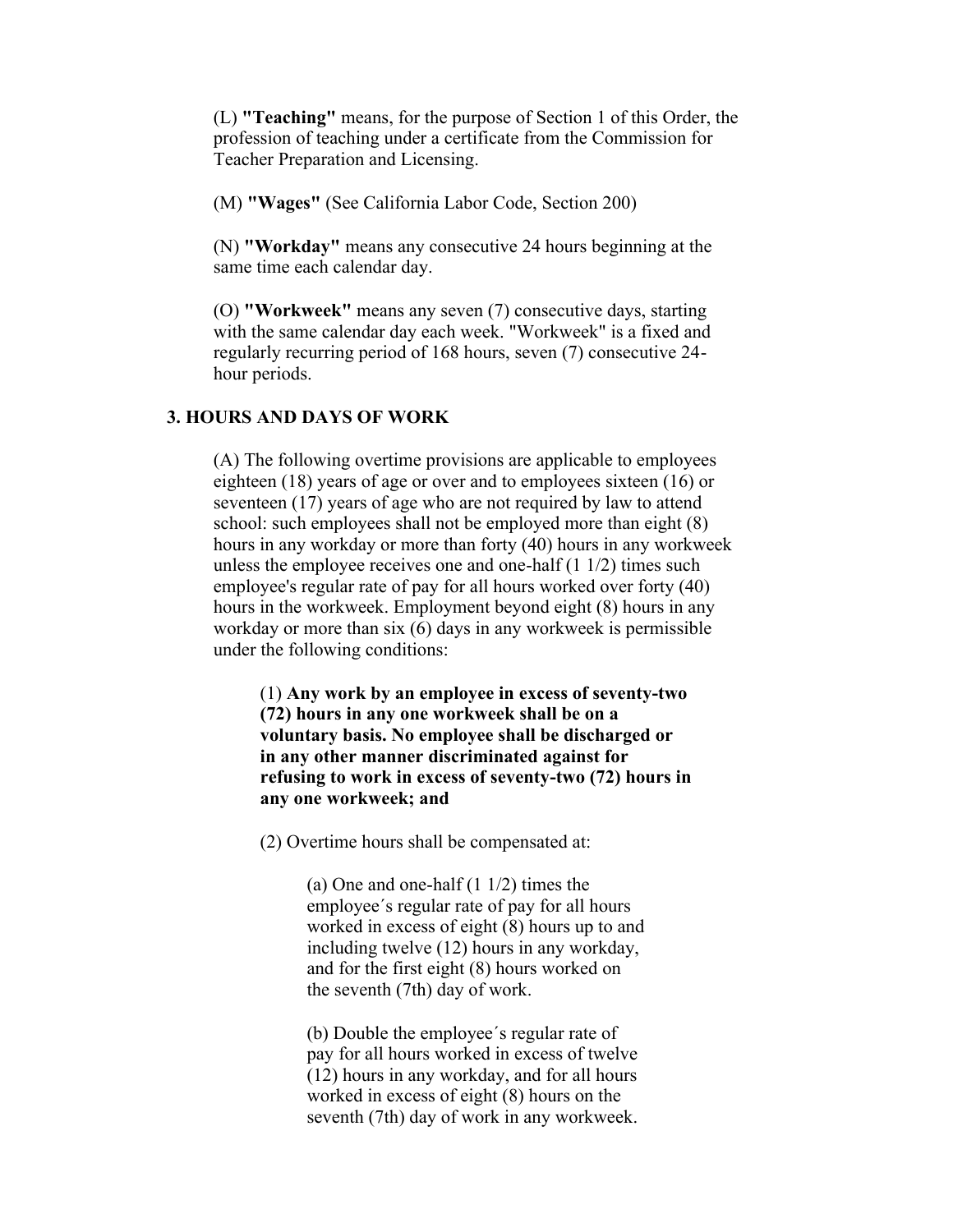(B) No employer shall be deemed to have violated the provisions of the above subsection (A) by instituting, pursuant to a written agreement voluntarily executed by the employer and at least twothirds (2/3) of the affected employees before the performance of the work, a regularly scheduled week of work which includes not more than four (4) working days of not more than ten (10) hours each so long as the employee receives at least two (2) consecutive days off within each workweek, provided that:

(1) The employer is not required to pay the premium wage rate prescribed in subsection (A) for the 9th and 10th hours worked during such workdays;

(2) If an employee on such a four-day schedule is required or permitted to work more than ten (10) hours in any workday, the premium wage rate provisions in subsection (A) above shall apply to such employee for those hours worked in excess of the 10th hour of that workday;

(3) Any employee on such a schedule who is required or permitted to work on more than four (4) days shall be compensated at the rate of not less than one and one-half (11/2) times the employee's regular rate of pay for the first eight (8) hours on such additional workdays and double the employee's regular rate of pay for work in excess of eight (8) hours on those workdays.

(4) After a lapse of twelve (12) months and upon petition of a majority of the affected employees a new vote shall be held and a two-thirds (2/3) vote of the affected employees will be required to reverse the agreement above. If such agreement is revoked the employer shall comply within sixty (60) days. Upon a proper showing by the employer of undue hardship, the Division may grant an extension of the time for compliance.

(C) One and one-half (1 1/2) times a minor´s regular rate of pay shall be paid for all work over forty (40) hours in any workweek except that minors sixteen (16) and seventeen (17) years old who are not required by law to attend school and may therefore be employed for the same hours as an adult are subject to subsection (A) or (B) above.

#### (**VIOLATIONS OF CHILD LABOR LAWS** are

subject to civil penalties of from \$500 to \$10,000 as well as to criminal penalties provided herein. Refer to California Labor Code Sections 1285 to 1311 and 1390 to 1398 for additional restrictions on the employment of minors. Employers should ask school districts about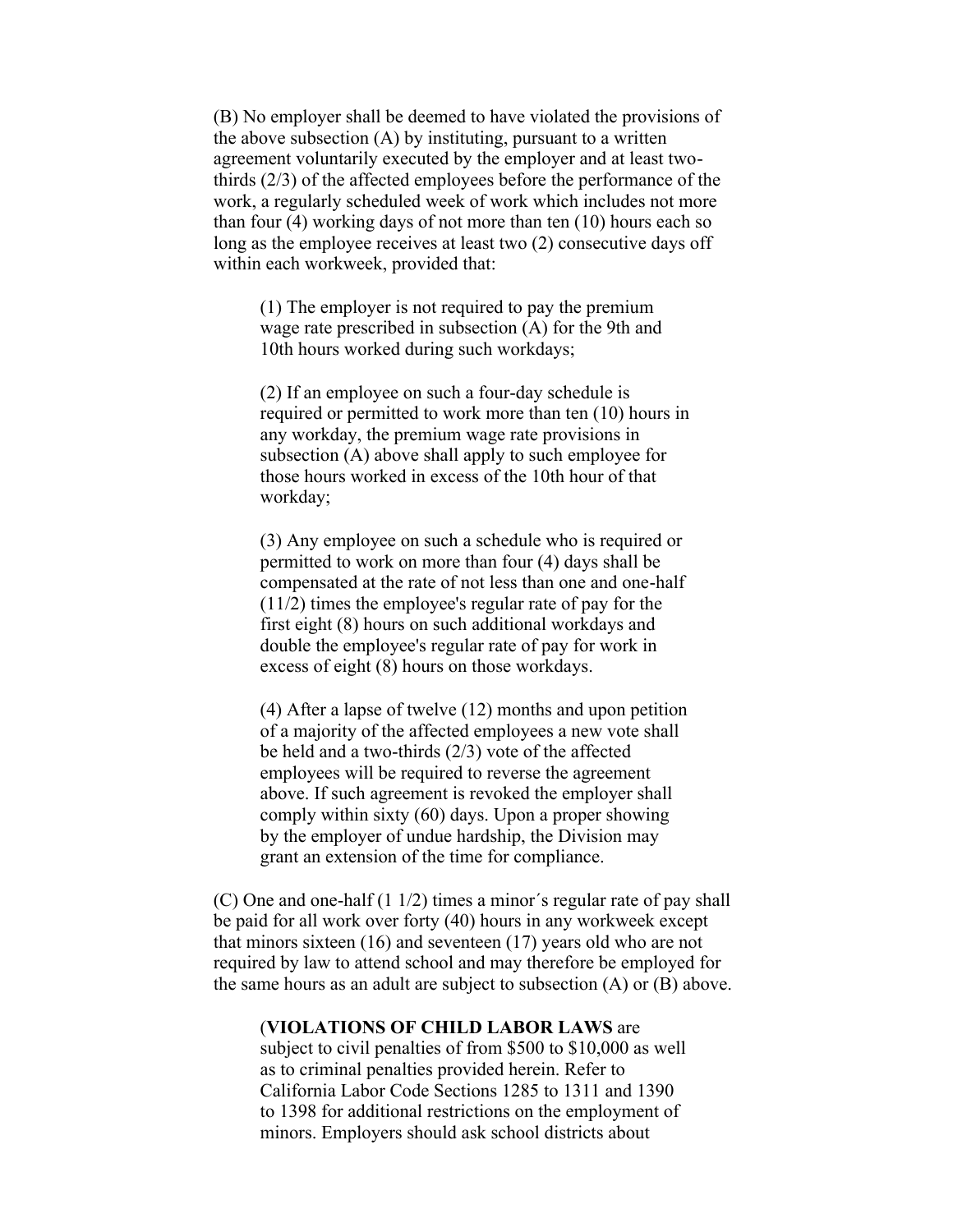required work permits.)

(D) An employee may be employed on seven (7) workdays in one workweek with no overtime pay required when the total hours of employment during such workweek do not exceed thirty (30) and the total hours of employment in any one workday thereof do not exceed  $s$ ix  $(6)$ .

(E) If, during any workday an employer declares a work recess of one-half (1/2) hour or more, other than a meal period, and the employer notifies the employees of the time to report back for work and permits them to leave the premises, such recess need not be treated as hours worked provided that there shall not be more than two (2) such recess periods within one shift and the total duration does not exceed two (2) hours. Work stoppages of less than one-half (1/2) hour may not be deducted from hours worked.

(F) If a meal period occurs on a shift beginning or ending at or between the hours of 10 p.m. and 6 a.m., facilities shall be available for securing hot food or drink or for heating food or drink; and a suitable sheltered place shall be provided in which to consume such food or drink.

(G) The provisions of this section are not applicable to employees whose hours of service are regulated by (1) the United States Department of Transportation Code of Federal Regulations, Title 49, Sections 395.1 to 395.13, Hours of Service of Drivers, or (2) Title 13 of the California Code of Regulations, Subchapter 6.5, Section 1200 and following sections, regulating hours of drivers.

(H) Except as provided in subsections (C) and (F), this section shall not apply to any employee covered by a collective bargaining agreement if said agreement provides premium wage rates for overtime work and a cash wage rate for such employee of not less than one dollar (\$1.00) per hour more than the minimum wage.

#### **4. MINIMUM WAGES**

(A) Every employer shall pay to each employee wages not less than four dollars and seventy-five cents (\$4.75) per hour for all hours worked, effective October 1, 1996; not less than five dollars (\$5.00) per hour for all hours worked, effective March 1, 1997; not less than five dollars and fifteen cents (\$5.15) per hour for all hours worked, effective September 1, 1997; and not less than five dollars and seventy-five cents (\$5.75) per hour for all hours worked, effective March 1, 1998, except:

(1) LEARNERS. Employees 18 years of age or over, during their first one hundred and sixty (160) hours of employment in occupations in which they have no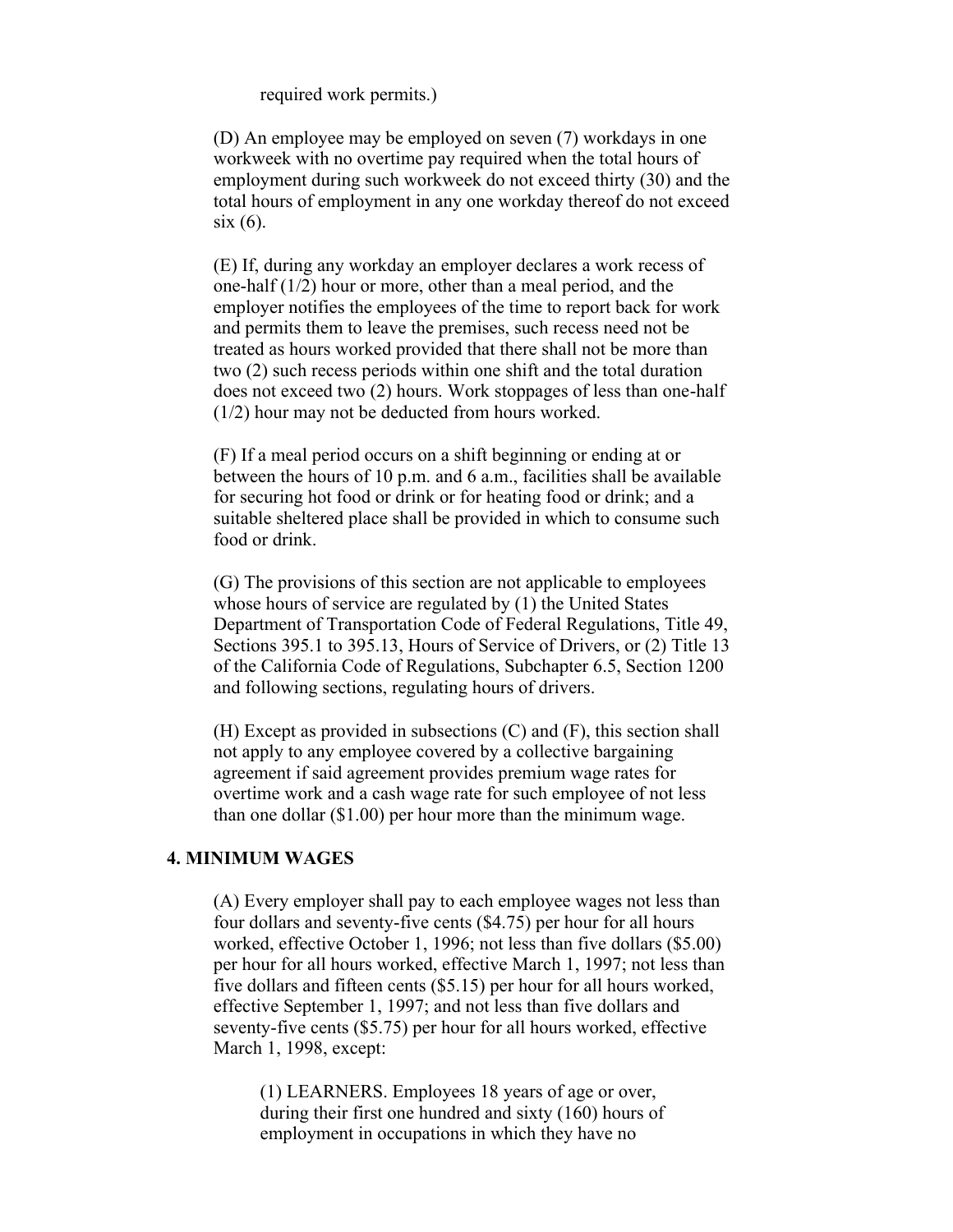previous similar or related experience, may be paid not less than eighty-five percent (85%) of the minimum wage rounded to the nearest nickel.

(2) MINORS may be paid not less than eighty-five percent (85%) of the minimum wage rounded to the nearest nickel provided that the number of minors employed at said lesser rate shall not exceed twenty-five percent (25%) of the persons regularly employed in the establishment. An employer of less than ten (10) persons may employ three (3) minors at said lesser rate. The twenty-five percent (25%) limitation on the employment of minors shall not apply during school vacations.

(3) Minors sixteen (16) and seventeen (17) years old must be paid the minimum wage for all hours worked within any workweek during which they work overtime.

> **NOTE:** Under certain conditions, the full minimum wage may be required for minors under 16 years of age. See Labor Code Section 1391.2 (b).

(B) Every employer shall pay to each employee, on the established payday for the period involved, not less than the applicable minimum wage for all hours worked in the payroll period, whether the remuneration is measured by time, piece, commission, or otherwise.

(C) When an employee works a split shift, one hour´s pay at the minimum wage shall be paid in addition to the minimum wage for that workday, except when the employee resides at the place of employment.

(D) The provisions of this section shall not apply to apprentices regularly indentured under the State Division of Apprenticeship Standards.

#### **5. REPORTING TIME PAY**

(A) Each workday an employee is required to report for work and does report, but is not put to work or is furnished less than half said employee´s usual or scheduled day´s work, the employee shall be paid for half the usual or scheduled day´s work, but in no event for less than two (2) hours nor more than four (4) hours, at the employee´s regular rate of pay, which shall not be less than the minimum wage.

(B) If an employee is required to report for work a second time in any workday and is furnished less than two hours of work on the second reporting, said employee shall be paid for two hours at the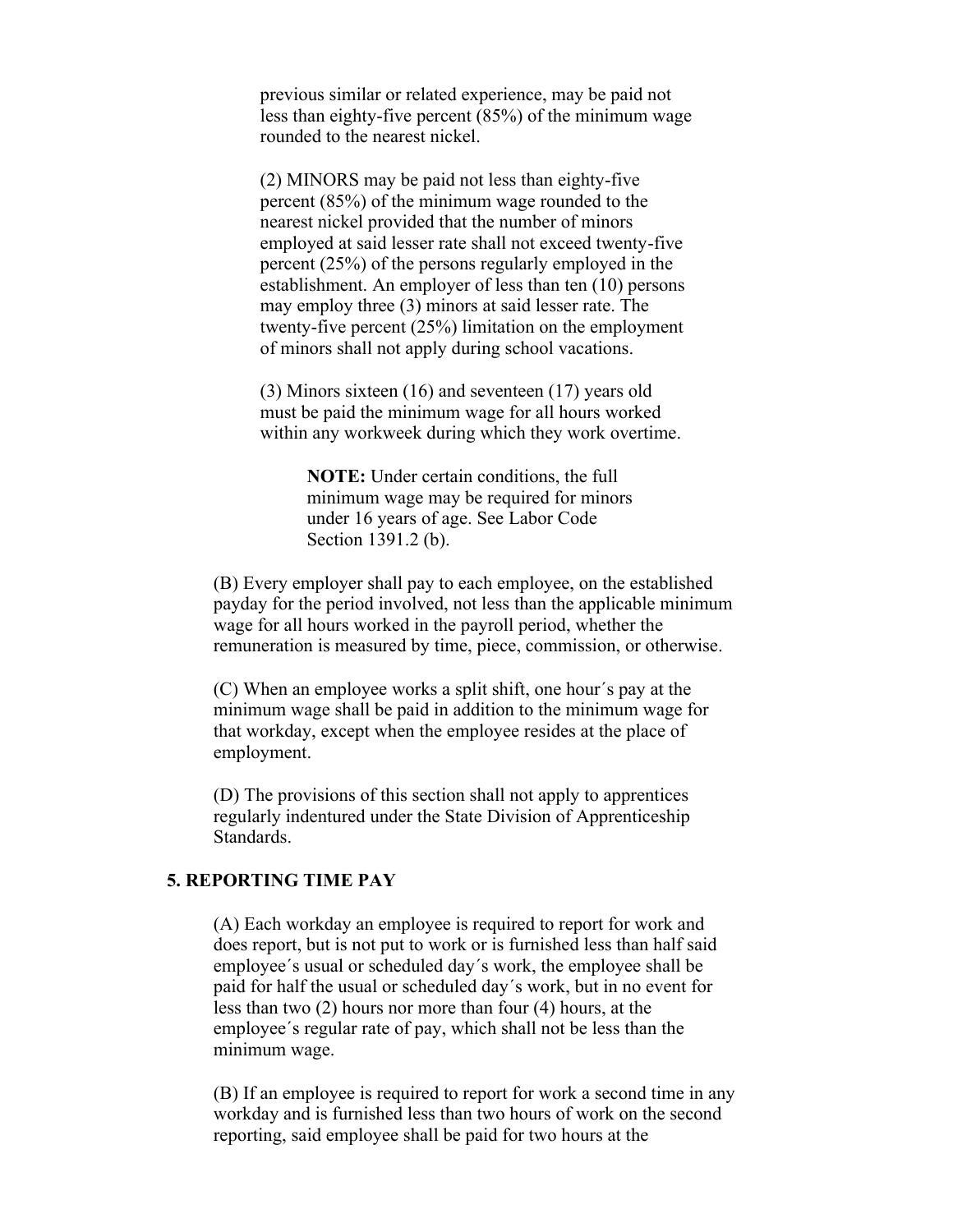employee´s regular rate of pay, which shall not be less than the minimum wage.

(C) The foregoing reporting time pay provisions are not applicable when:

(1) Operations cannot commence or continue due to threats to employees or property; or when recommended by civil authorities; or

(2) Public utilities fail to supply electricity, water, or gas, or there is a failure in the public utilities, or sewer system; or

(3) The interruption of work is caused by an Act of God or other cause not within the employer´s control.

(D) This section shall not apply to an employee on paid standby status who is called to perform assigned work at a time other than the employee´s scheduled reporting time.

## **6. LICENSES FOR HANDICAPPED WORKERS**

A license may be issued by the Division authorizing employment of a person whose earning capacity is impaired by physical disability or mental deficiency at less than the minimum wage. Such licenses shall be granted only upon joint application of employer and employee and employee´s representative if any.

A special license may be issued to a nonprofit organization such as a sheltered workshop or rehabilitation facility fixing special minimum rates to enable the employment of such persons without requiring individual licenses of such employees.

All such licenses and special licenses shall be renewed on a yearly basis or more frequently at the discretion of the Division.

(See California Labor Code, Sections 1191 and 1191.5.)

## **7. RECORDS**

(A) Every employer shall keep accurate information with respect to each employee including the following:

(1) Full name, home address, occupation and social security number.

(2) Birthdate, if under 18 years, and designation as a minor.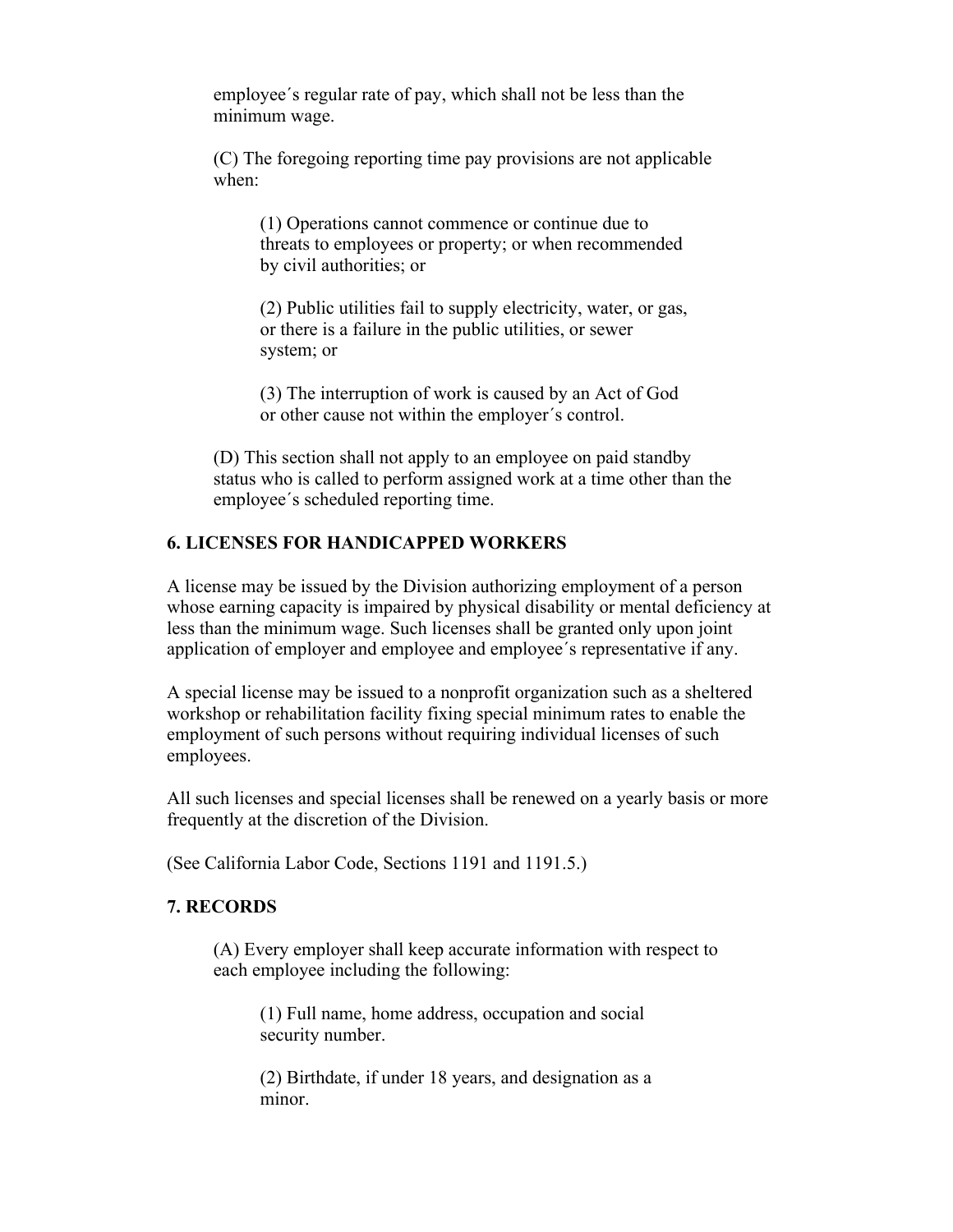(3) Time records showing when the employee begins and ends each work period. Meal periods, split shift intervals and total daily hours worked shall also be recorded. Meal periods during which operations cease and authorized rest periods need not be recorded.

(4) Total wages paid each payroll period, including value of board, lodging, or other compensation actually furnished to the employee.

(5) Total hours worked in the payroll period and applicable rates of pay. This information shall be made readily available to the employee upon reasonable request.

(6) When a piece rate or incentive plan is in operation, piece rates or an explanation of the incentive plan formula shall be provided to employees. An accurate production record shall be maintained by the employer.

(B) Every employer shall semimonthly or at the time of each payment of wages furnish each employee, either as a detachable part of the check, draft, or voucher paying the employee´s wages, or separately, an itemized statement in writing showing: (1) all deductions; (2) the inclusive dates of the period for which the employee is paid; (3) the name of the employee or the employee´s social security number; and (4) the name of the employer, provided all deductions made on written orders of the employee may be aggregated and shown as one item.

(C) All required records shall be in the English language and in ink or other indelible form, properly dated, showing month, day and year, and shall be kept on file by the employer for at least three years at the place of employment or at a central location within the State of California. An employee´s records shall be available for inspection by the employee upon reasonable request.

(D) Clocks shall be provided in all major work areas or within reasonable distance thereto insofar as practicable.

#### **8. CASH SHORTAGE AND BREAKAGE**

No employer shall make any deduction from the wage or require any reimbursement from an employee for any cash shortage, breakage, or loss of equipment, unless it can be shown that the shortage, breakage, or loss is caused by a dishonest or willful act, or by the gross negligence of the employee.

[The former second sentence which was part of this section, effective January 1, 1980, was removed, effective April 24, 1989, based on a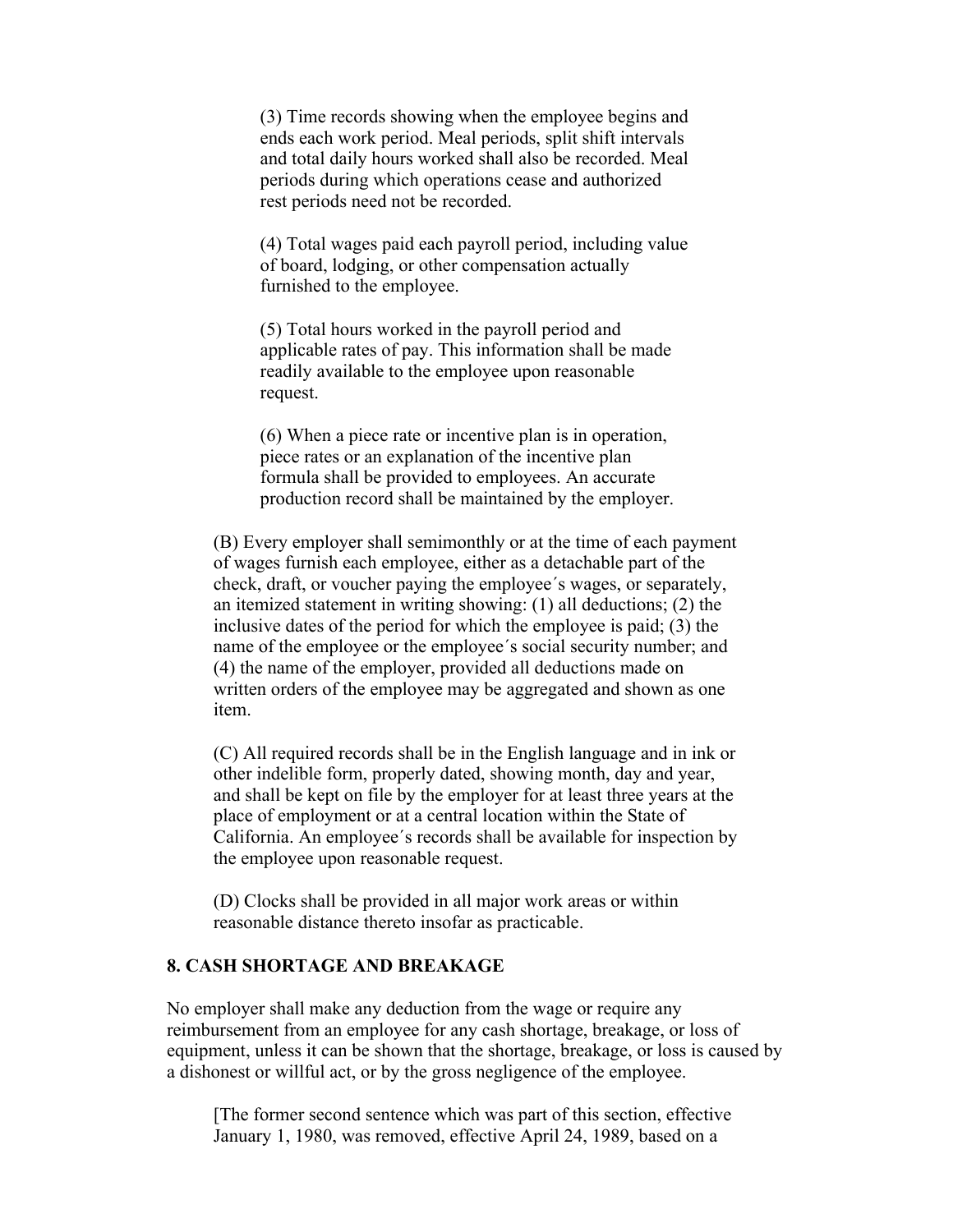judicial determination that it was inconsistent with California law and, therefore, invalid and unenforceable. *People v. Industrial Welfare Commission et al.*, Santa Cruz Superior Court No. 85071.]

#### **9. UNIFORMS AND EQUIPMENT**

(A) When uniforms are required by the employer to be worn by the employee as a condition of employment, such uniforms shall be provided and maintained by the employer. The term "uniform" includes wearing apparel and accessories of distinctive design or color.

**NOTE:** This section shall not apply to protective apparel regulated by the Occupational Safety and Health Standards Board.

(B) When tools or equipment are required by the employer or are necessary to the performance of a job, such tools and equipment shall be provided and maintained by the employer, except that an employee whose wages are at least two (2) times the minimum wage may be required to provide and maintain hand tools and equipment customarily required by the trade or craft.This subsection (B) shall not apply to apprentices regularly indentured under the State Division of Apprenticeship Standards.

**NOTE:** This section shall not apply to protective equipment and safety devices on tools regulated by the Occupational Safety and Health Standards Board.

(C) A reasonable deposit may be required as security for the return of the items furnished by the employer under provisions of subsections (A) and (B) of this section upon issuance of a receipt to the employee for such deposit. Such deposits shall be made pursuant to Section 400 and following of the Labor Code or an employer with the prior written authorization of the employee may deduct from the employee´s last check the cost of an item furnished pursuant to (A) and (B) above in the event said item is not returned. No deduction shall be made at any time for normal wear and tear. All items furnished by the employer shall be returned by the employee upon completion of the job.

#### **10. MEALS AND LODGING**

(A) **"Meal"** means an adequate, well-balanced serving of a variety of wholesome, nutritious foods.

**"Lodging"** means living accommodations available to the employee for full-time occupancy which are adequate, decent, and sanitary according to usual and customary standards. Employees shall not be required to share a bed.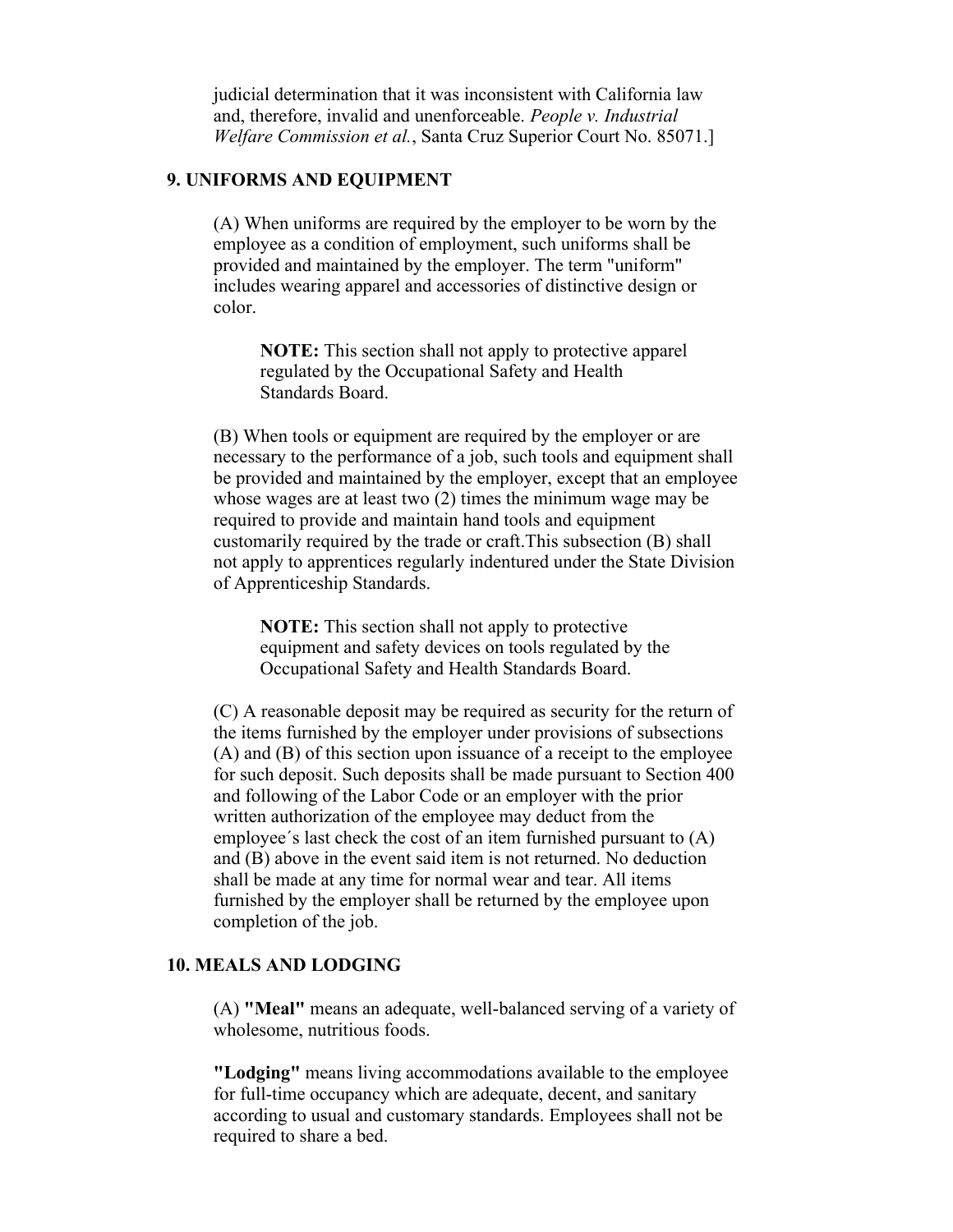(B) Meals or lodging may not be credited against the minimum wage without a voluntary written agreement between the employer and the employee. When credit for meals or lodging is used to meet part of the employer´s minimum wage obligation, the amounts so credited may not be more than the following:

|                                                                                                                                       | Effective<br>January 1, 1998 | Effective<br>March 1,<br>1998 |
|---------------------------------------------------------------------------------------------------------------------------------------|------------------------------|-------------------------------|
| Room occupied alone                                                                                                                   | \$24.25 per<br>week          | $$27.05$ per<br>week          |
| Room shared                                                                                                                           | \$20.00 per<br>week          | $$22.30$ per<br>week          |
| Apartment--two-thirds $(2/3)$ of the<br>ordinary rental value, and in no event<br>more than                                           | \$290.80<br>per month        | \$324.70<br>per month         |
| Where a couple are both employed by<br>the employer, two-thirds $(2/3)$ of the<br>ordinary rental value, and in no event<br>more than | \$430.20<br>per month        | \$480.30<br>per month         |
| Meals:<br><b>Breakfast</b><br>Lunch<br>Dinner                                                                                         | \$1.80<br>\$2.55<br>\$3.40   | \$2.05<br>\$2.85<br>\$3.80    |

(C) Meals evaluated as part of the minimum wage must be bona fide meals consistent with the employee´s work shift. Deductions shall not be made for meals not received nor lodging not used.

(D) If, as a condition of employment, the employee must live at the place of employment or occupy quarters owned or under the control of the employer, then the employer may not charge rent in excess of the values listed herein.

#### **11. MEAL PERIODS**

(A) No employer shall employ any person for a work period of more than five (5) hours without a meal period of not less than thirty (30) minutes, except that when a work period of not more than six (6) hours will complete the day´s work the meal period may be waived by mutual consent of employer and employee. Unless the employee is relieved of all duty during a thirty (30) minute meal period, the meal period shall be considered an "on duty" meal period and counted as time worked. An "on duty" meal period shall be permitted only when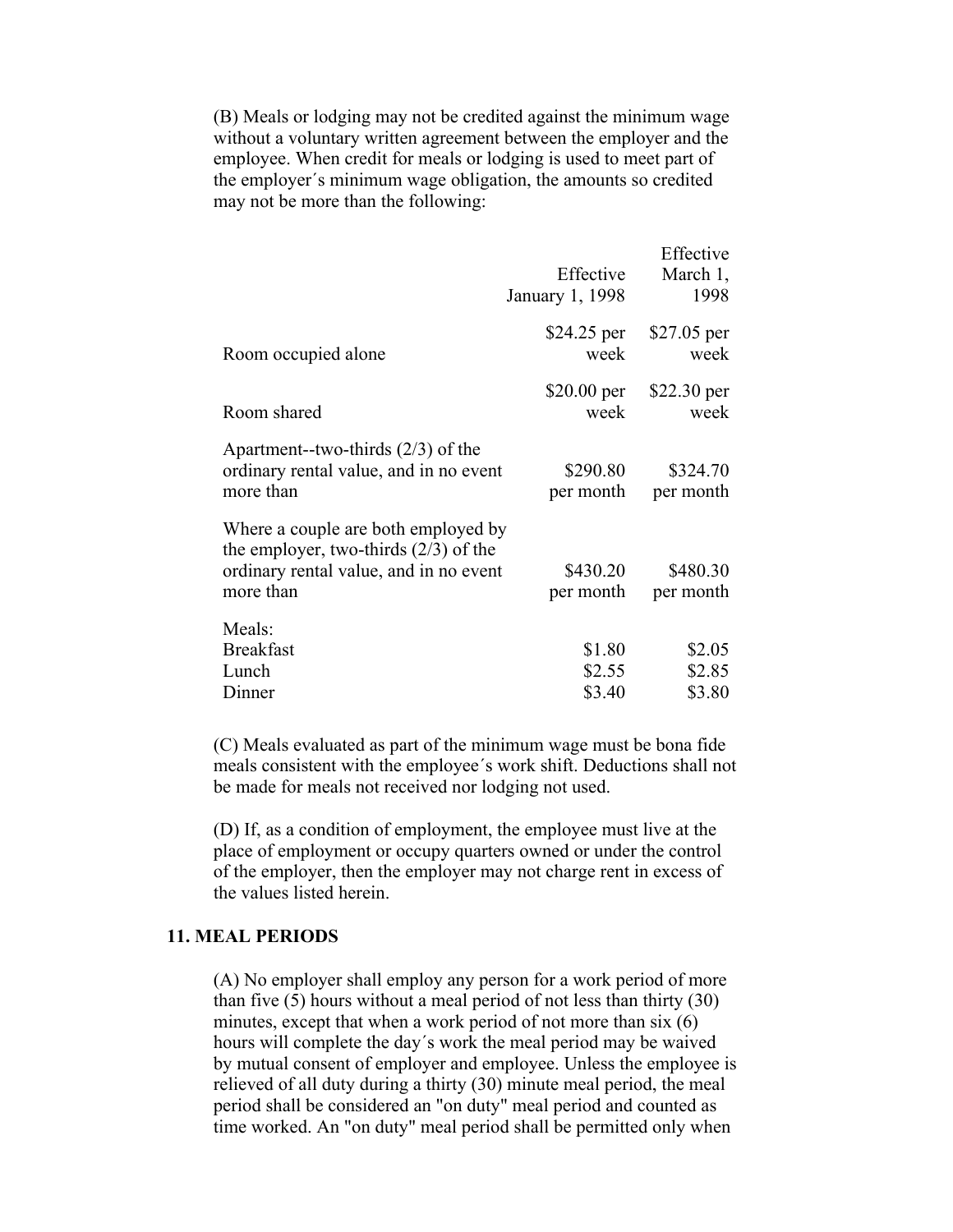the nature of the work prevents an employee from being relieved of all duty and when by written agreement between the parties an onthe-job paid meal period is agreed to.

(B) In all places of employment where employees are required to eat on the premises, a suitable place for that purpose shall be designated.

#### **12. REST PERIODS**

Every employer shall authorize and permit all employees to take rest periods, which insofar as practicable shall be in the middle of each work period. The authorized rest period time shall be based on the total hours worked daily at the rate of ten (10) minutes net rest time per four (4) hours or major fraction thereof.

However, a rest period need not be authorized for employees whose total daily work time is less than three and one-half (3 1/2) hours. Authorized rest period time shall be counted as hours worked for which there shall be no deduction from wages.

## **13. CHANGE ROOMS AND RESTING FACILITIES**

(A) Employers shall provide suitable lockers, closets, or equivalent for the safekeeping of employees´ outer clothing during working hours, and when required, for their work clothing during nonworking hours. When the occupation requires a change of clothing, change rooms or equivalent space shall be provided in order that employees may change their clothing in reasonable privacy and comfort. These rooms or spaces may be adjacent to but shall be separate from toilet rooms and shall be kept clean.

**NOTE:** This section shall not apply to change rooms and storage facilities regulated by the Occupational Safety and Health Standards Board.

(B) Suitable resting facilities shall be provided in an area separate from the toilet rooms and shall be available to employees during work hours.

#### **14. SEATS**

(A) All working employees shall be provided with suitable seats when the nature of the work reasonably permits the use of seats.

(B) When employees are not engaged in the active duties of their employment and the nature of the work requires standing, an adequate number of suitable seats shall be placed in reasonable proximity to the work area and employees shall be permitted to use such seats when it does not interfere with the performance of their duties.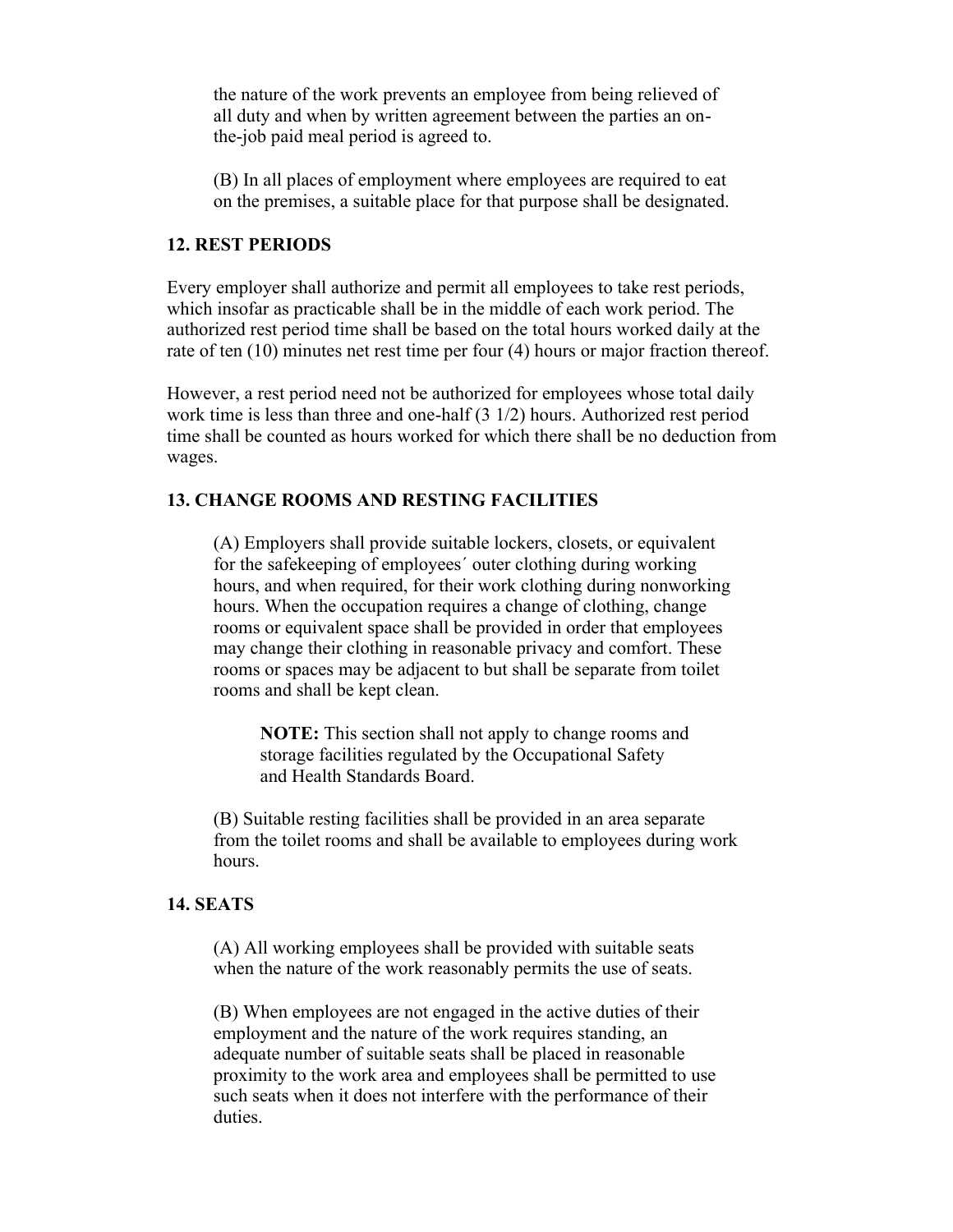## **15. TEMPERATURE**

(A) The temperature maintained in each work area shall provide reasonable comfort consistent with industry-wide standards for the nature of the process and the work performed.

(B) If excessive heat or humidity is created by the work process, the employer shall take all feasible means to reduce such excessive heat or humidity to a degree providing reasonable comfort. Where the nature of the employment requires a temperature of less than 60° F., a heated room shall be provided to which employees may retire for warmth, and such room shall be maintained at not less than 68°.

(C) A temperature of not less than 68° shall be maintained in the toilet rooms, resting rooms, and change rooms during hours of use.

(D) Federal and State energy guidelines shall prevail over any conflicting provision of this section.

## **16. ELEVATORS**

Adequate elevator, escalator or similar service consistent with industry-wide standards for the nature of the process and the work performed shall be provided when employees are employed four floors or more above or below ground level.

## **17. EXEMPTIONS**

If, in the opinion of the Division after due investigation, it is found that the enforcement of any provision contained in Section 7, Records; Section 11, Meal Periods; Section 12, Rest Periods; Section 13, Change Rooms and Resting Facilities; Section 14, Seats; Section 15, Temperature; or Section 16, Elevators, would not materially affect the welfare or comfort of employees and would work an undue hardship on the employer, exemption may be made at the discretion of the Division. Such exemptions shall be in writing to be effective and may be revoked after reasonable notice is given in writing. Application for exemption shall be made by the employer or by the employee and/or the employee's representative to the Division in writing. A copy of the application shall be posted at the place of employment at the time the application is filed with the Division.

#### **18. FILING REPORTS**

(See California Labor Code, Section 1174(a))

#### **19. INSPECTION**

(See California Labor Code, Section 1174)

## **20. PENALTIES**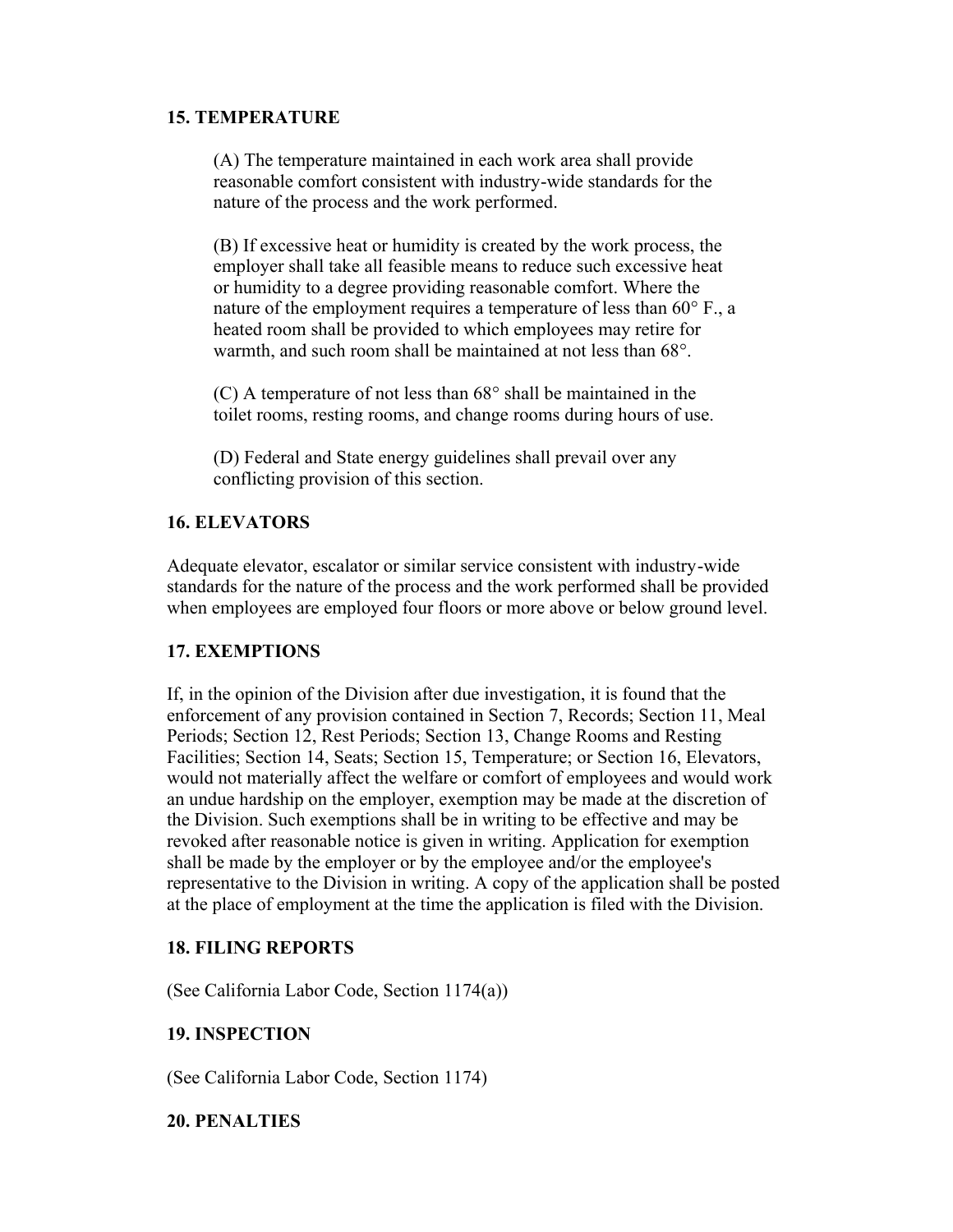## **21. SEPARABILITY**

If the application of any provision of this Order, or any section, subsection, subdivision, sentence, clause, phrase, word, or portion of this Order should be held invalid or unconstitutional or unauthorized or prohibited by statute, the remaining provisions thereof shall not be affected thereby, but shall continue to be given full force and effect as if the part so held invalid or unconstitutional had not been included herein.

## **22. POSTING OF ORDER**

Every employer shall keep a copy of this Order posted in an area frequented by employees where it may be easily read during the work day. Where the location of work or other conditions make this impractical, every employer shall keep a copy of this Order and make it available to every employee upon request.

#### **EXCERPTS FROM THE LABOR CODE**

**Section 98.6.** (a) No person shall discharge or in any manner discriminate against any employee because such employee has filed any bona fide complaint or claim or instituted or caused to be instituted any proceeding under or relating to his rights, which are under the jurisdiction of the Labor Commissioner, or has testified or is about to testify in any such proceeding or because of the exercise by such employee on behalf of himself or others of any rights afforded him.

(b) Any employee who is discharged, threatened with discharge, demoted, suspended, or in any other manner discriminated against in the terms and conditions of such employment because such employee has made a bona fide complaint or claim to the division pursuant to this part shall be entitled to reinstatement and reimbursement for lost wages and work benefits caused by such acts of the employer. Any employer who willfully refuses to hire, promote, or otherwise restore an employee or former employee who has been determined to be eligible for such rehiring or promotion by a grievance procedure, arbitration or hearing authorized by law, is guilty of a misdemeanor.

**Note:** Nothing in this act shall be construed to entitle an employee to reinstatement or reimbursement for lost wages or work benefits if such employee willfully misrepresents any facts to support a complaint or claim filed with the Labor Commissioner.

**Section 200.** As used in this article: (a) "Wages" includes all amounts for labor performed by employees of every description, whether the amount is fixed or ascertained by the standard of time, task, piece, commission basis, or other method of calculation.

**Section 201.** If an employer discharges an employee, the wages earned and unpaid at the time of discharge are due and payable immediately.

**Section 202.** If an employee not having a written contract for a definite period quits his employment, his wages shall become due and payable not later than 72 hours thereafter, unless the employee has given 72 hours previous notice of his intention to quit, in which case the employee is entitled to his wages at the time of quitting.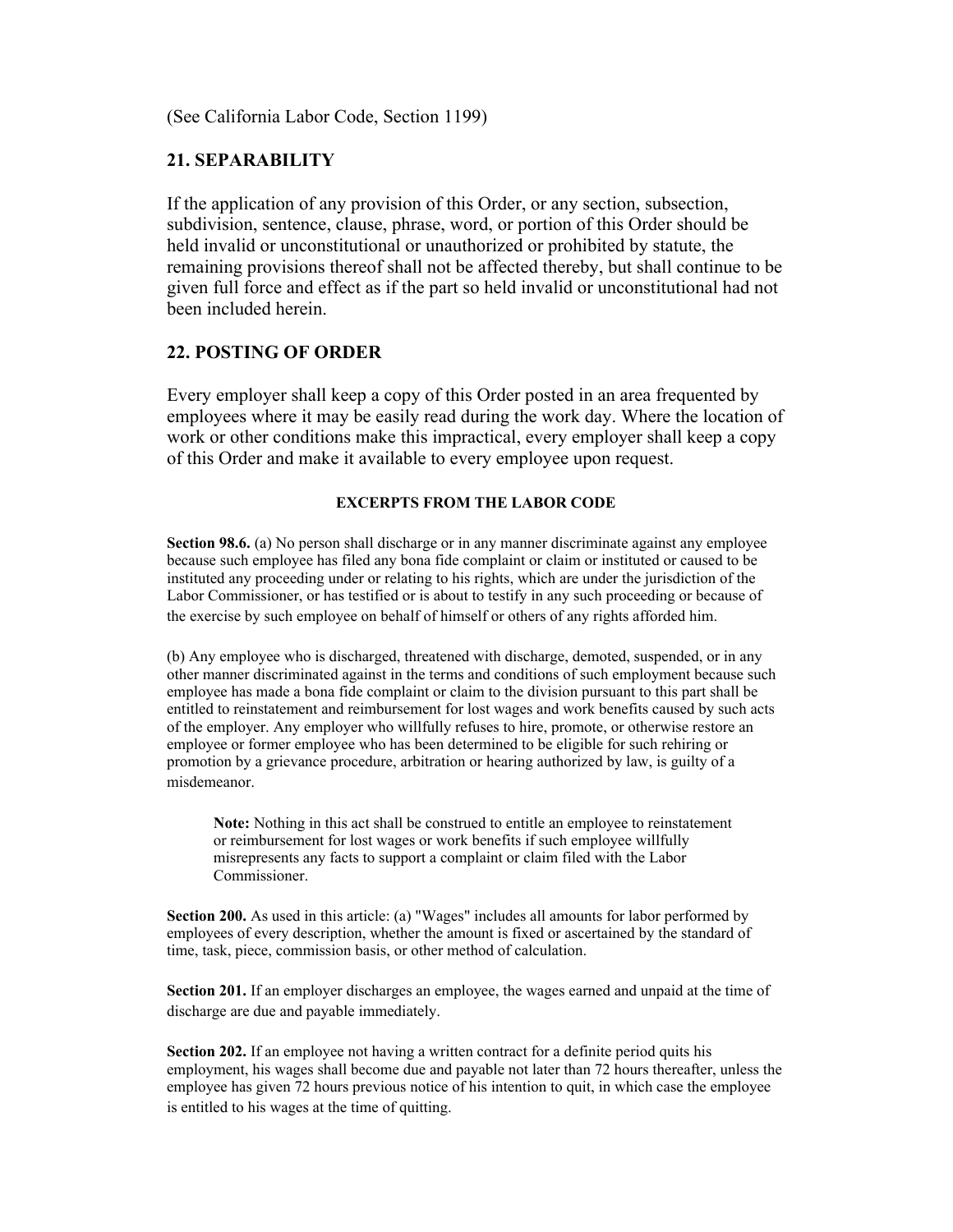**Section 226.** (a) Every employer shall semimonthly, or at the time of each payment of wages. furnish each of his or her employees either as a detachable part of the check, draft, or voucher paying the employee´s wages, or separately when wages are paid by personal check or cash, an itemized statement in writing showing: (1) gross wages earned; (2) total hours worked by each employee whose compensation is based on an hourly wage; (3) all deductions; provided, that all deductions made on written orders of the employee may be aggregated and shown as one item; (4) net wages earned; (5) the inclusive dates of the period for which the employee is paid; (6) the name of the employee and his or her social security number; and (7) the name and address of the legal entity which is the employer.

**Section 1174.** Every person employing labor in this state shall:

(a) Furnish to the commission, at its request, reports or information which the commission requires to carry out this chapter. Such reports and information shall be verified if required by the commission or any member thereof.

(b) Allow any member of the commission or the employees of the Division of Labor Standards Enforcement free access to the place of business or employment of such person to secure any information or make any investigation which they are authorized by this chapter to ascertain or make. The commission may inspect or make excerpts, relating to the employment of employees, from the books, reports, contracts, payrolls, documents, or papers of such person.

**Section 1191.** For any occupation in which a minimum wage has been established, the commission may issue to an employee who is mentally or physically handicapped, or both, a special license authorizing the employment of the licensee for a period not to exceed one year from date of issue, at a wage less than the legal minimum wage. The commission shall fix a special minimum wage for the licensee. Such license may be renewed on a yearly basis.

**Section 1191.5.** Notwithstanding the provisions of Section 1191, the commission may issue a special license to a nonprofit organization such as a sheltered workshop or rehabilitation facility to permit the employment of employees who have been determined by the commission to meet the requirements in Section 1191 without requiring individual licenses of such employees. The commission shall fix a special minimum wage for such employees. The special license for the nonprofit corporation shall be renewed on a yearly basis, or more frequently as determined by the commission.

**Section 1198.3.** (a) the Chief of the Division of Labor Standards Enforcement may, when in his or her judgment hardship will result, exempt any employer or employees from any mandatory day or days off requirement contained in any order of the commission. Any exemption granted by the chief pursuant to this section shall be only of sufficient duration to permit the employer or employees to comply with the requirements contained in the order of the commission, but not more than one year. The exemption may be renewed by the chief only after he or she has investigated and is satisfied that a good faith effort is being made to comply with the order of the commission.

(b) No employer shall discharge or in any other manner discriminate against any employee who refuses to work hours in excess of those permitted by the order of the commission.

**Section 1199.** Every employer or other person acting either individually or as an officer, agent, or employee of another person is guilty of a misdemeanor and is punishable by a fine of not less than one hundred dollars (\$100) or by imprisonment for not less than 30 days, or by both, who does any of the following:

(a) Requires or causes any employee to work for longer hours than those fixed, or under